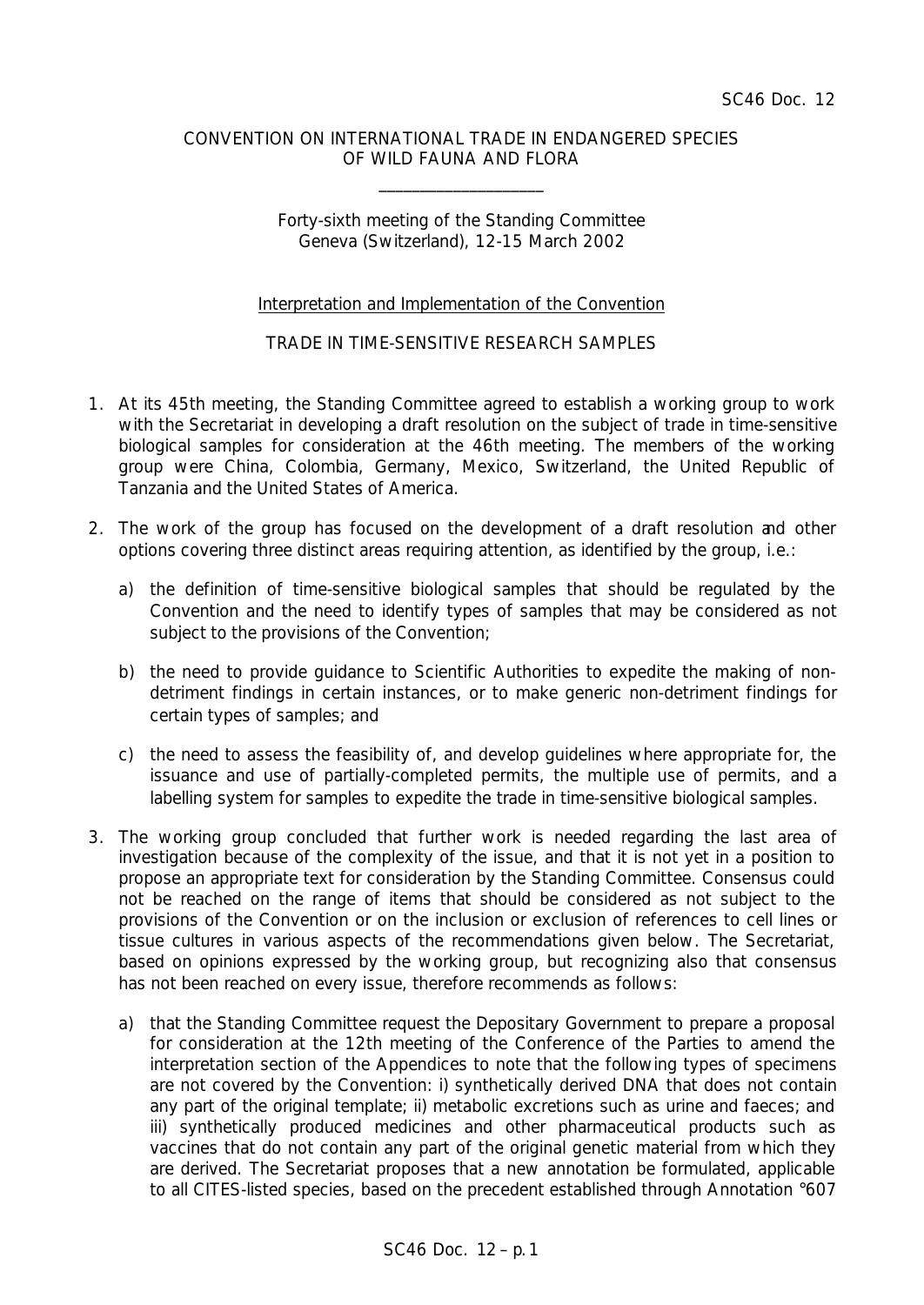which notes that fossils of the Cnidaria are not subject to the provisions of the Convention. A possible formulation of such an annotation is provided in Annex 1, which incorporates the substance of Annotation °607 (which should therefore be deleted) and extends it to all fossils of CITES-listed species;

- b) that the Secretariat, with advice from the working group, prepare a draft resolution to provide guidance to Scientific Authorities concerning the making of non-detriment findings for trade in the time-sensitive biological samples identified by the Animals Committee [see document SC45 Doc. 10 (Rev. 1)], (see Annex 2 for a possible formulation of a draft resolution); and
- c) that the Secretariat, with advice from the working group, develop, for consideration at the 12th meeting of the Conference of the Parties, a document describing options concerning, and appropriate circumstances for the use of, partially-completed permits and/or multiple-use permits, and a labelling system for samples. This document should also present proposals to amend Resolution Conf. 10.2 (Rev.) as appropriate, in order to provide guidelines for the use of such permits and labels. The Standing Committee is therefore requested to extend the mandate of the working group to continue to work with the Secretariat to prepare a text that the Secretariat will submit for consideration at the 12th meeting of the Conference of the Parties.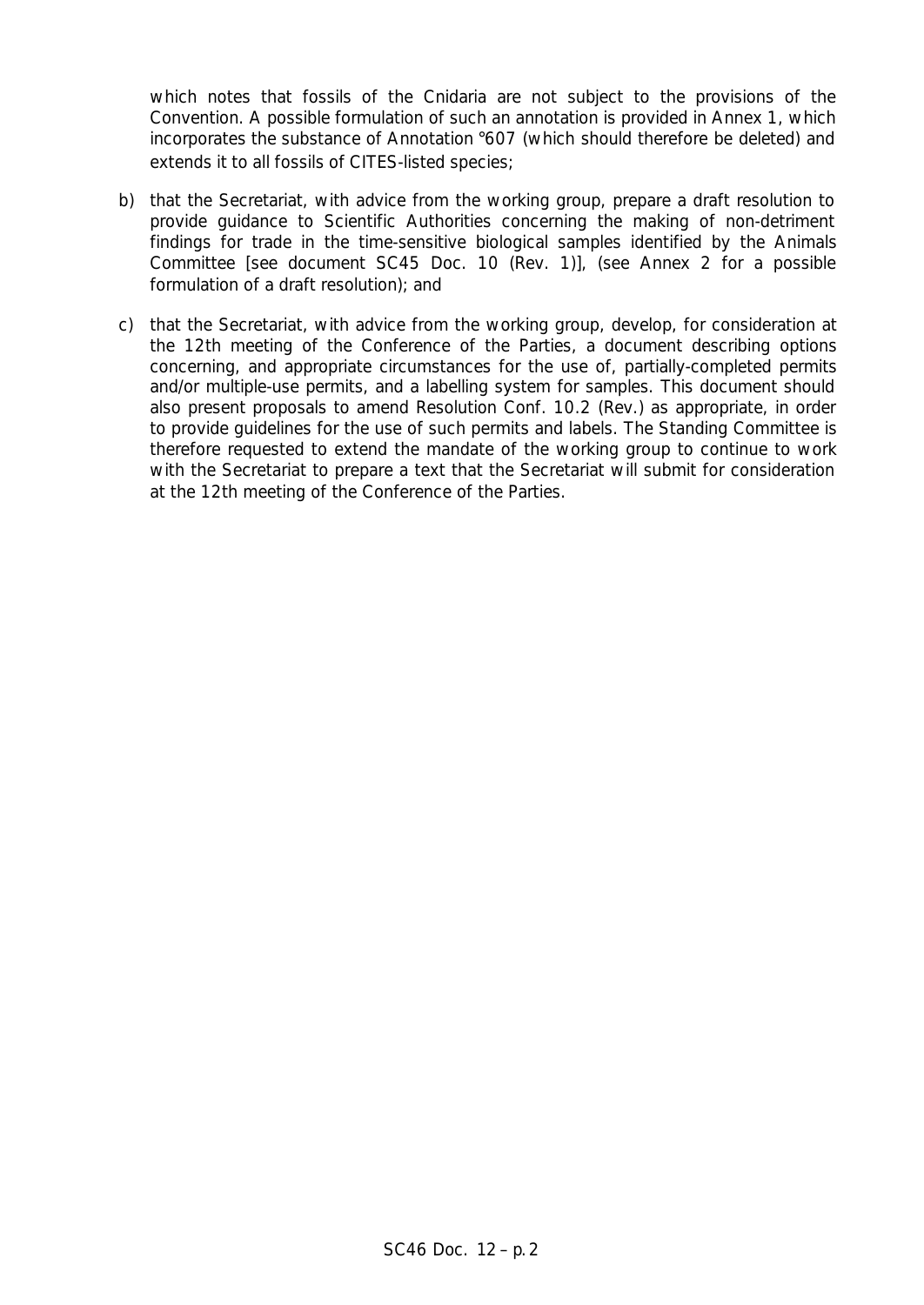# Proposed annotation

The following are not subject to the provisions of the Convention:

- a) synthetically derived DNA that does not contain any part of the original template;
- b) metabolic excretions such as urine and faeces;
- c) synthetically produced medicines and other pharmaceutical products such as vaccines that do not contain any part of the original genetic material from which they are derived; and
- d) fossils.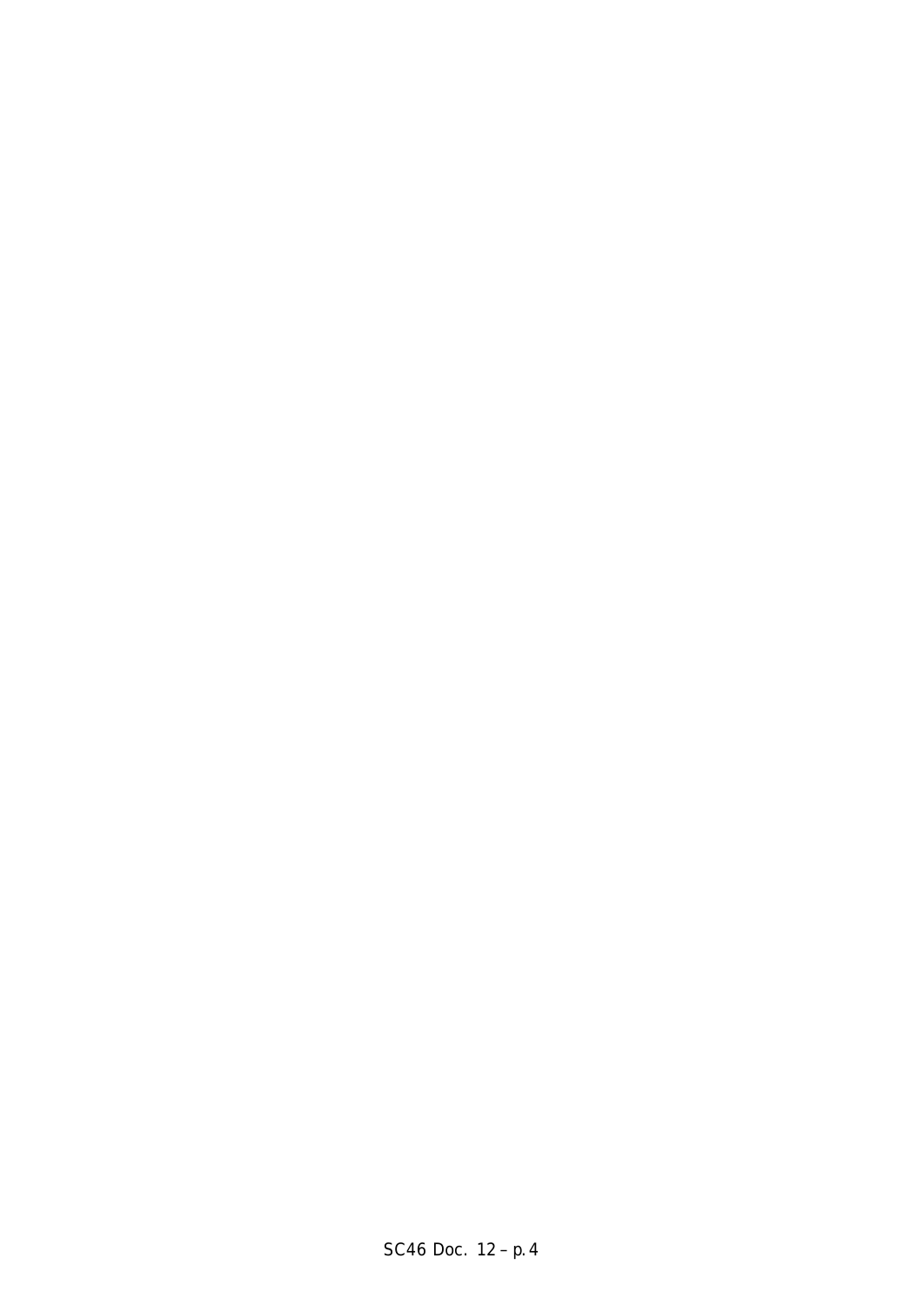#### Proposed draft resolution

#### Guidance to Scientific Authorities concerning non-detriment findings for time-sensitive biological samples

RECOGNIZING that the trade in many biological samples, because of their special nature, or because of the special purpose of such trade which may be forensic, diagnostic, therapeutic or for conservation management, requires expedited processing of permits and certificates to allow for the timely movement of shipments;

RECALLING that in accordance with Article VIII, paragraph 3, of the Convention, Parties are required to ensure that specimens shall pass through any formalities required for trade with a minimum of delay;

#### THE CONFERENCE OF THE PARTIES TO THE CONVENTION

RECOMMENDS that, when processing applications for the export of biological samples of a species included in Appendix I or II, Scientific Authorities consider that the export of biological samples of the type and size and for the use specified in the annex to this Resolution, would not be detrimental to the survival of that species, when biological samples are urgently required:

- a) in the interest of the individual animal;
- b) in the interest of the species concerned or other species listed in the Appendices;
- c) for judicial or law enforcement purposes;
- d) for the control of transferable diseases between species listed in the Appendices; and/or
- e) for diagnostic or identification purposes.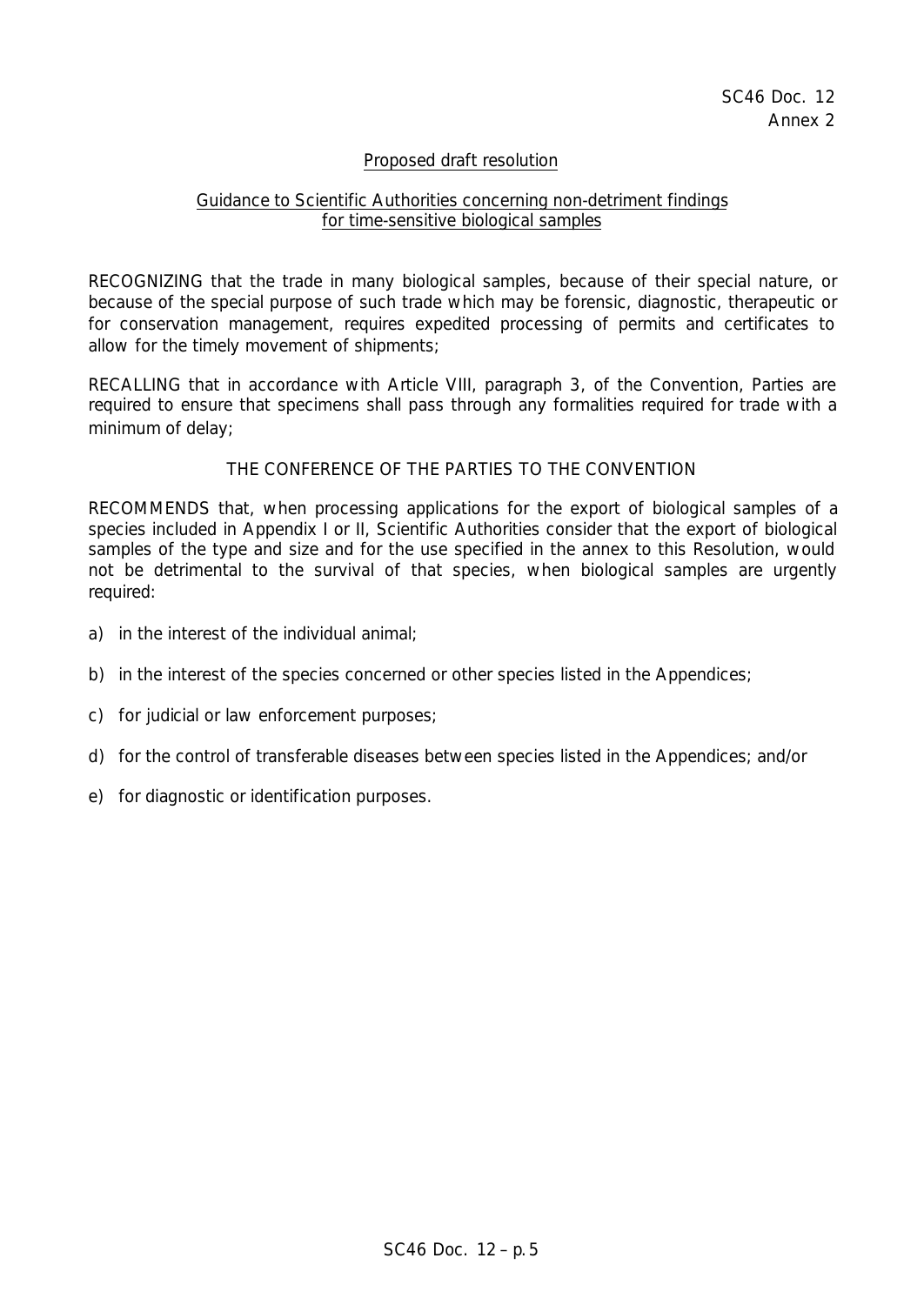# ANNEX

# Types of biological samples and their use

| Type of sample                                      | <b>Typical size of sample</b>                                                                                    | Use of sample                                                                                                                                                                                                                                                                      |
|-----------------------------------------------------|------------------------------------------------------------------------------------------------------------------|------------------------------------------------------------------------------------------------------------------------------------------------------------------------------------------------------------------------------------------------------------------------------------|
| blood liquid                                        | drops or 5 ml of whole<br>blood in a tube with<br>anticoagulant; may<br>deteriorate in 36 hours                  | haematology and standard<br>biochemical tests to<br>diagnose disease; taxonomic<br>research; biomedical<br>research                                                                                                                                                                |
| blood dry (smear)                                   | a drop of blood spread on a<br>microscope slide, usually<br>fixed with chemical fixative                         | blood counts and screening<br>for disease parasites                                                                                                                                                                                                                                |
| blood clotted (serum)                               | 5 ml of blood in tube with or<br>without a blood clot                                                            | serology and detection of<br>antibodies for evidence of<br>disease; biomedical research                                                                                                                                                                                            |
| tissues fixed                                       | 5 mm <sup>3</sup> pieces of tissues in a<br>fixative                                                             | histology and electron<br>microscopy to detect signs<br>of disease; taxonomic<br>research; biomedical<br>research                                                                                                                                                                  |
| tissues fresh (excluding ova,<br>sperm and embryos) | 5 mm <sup>3</sup> pieces of tissues,<br>sometimes frozen                                                         | microbiology and toxicology<br>to detect organisms and<br>poisons; taxonomic<br>research; biomedical<br>research                                                                                                                                                                   |
| swabs                                               | tiny pieces of tissue in a<br>tube on a swab                                                                     | growing bacteria, fungi, etc.<br>to diagnose disease                                                                                                                                                                                                                               |
| hair, skin, feathers, scales                        | small, sometimes tiny pieces<br>of skin surface in a tube (up<br>to 10 ml in volume) with or<br>without fixative | genetic and forensic tests<br>and detection of parasites<br>and pathogens and other<br>tests                                                                                                                                                                                       |
| cell lines and tissue cultures                      | no limitation of sample size                                                                                     | cell lines are artificial<br>products cultured either as<br>primary or continuous cell<br>lines that are used<br>extensively in testing the<br>production of vaccines or<br>other medical products and<br>taxonomic research (e.g.<br>chromosome studies and<br>extraction of DNA) |